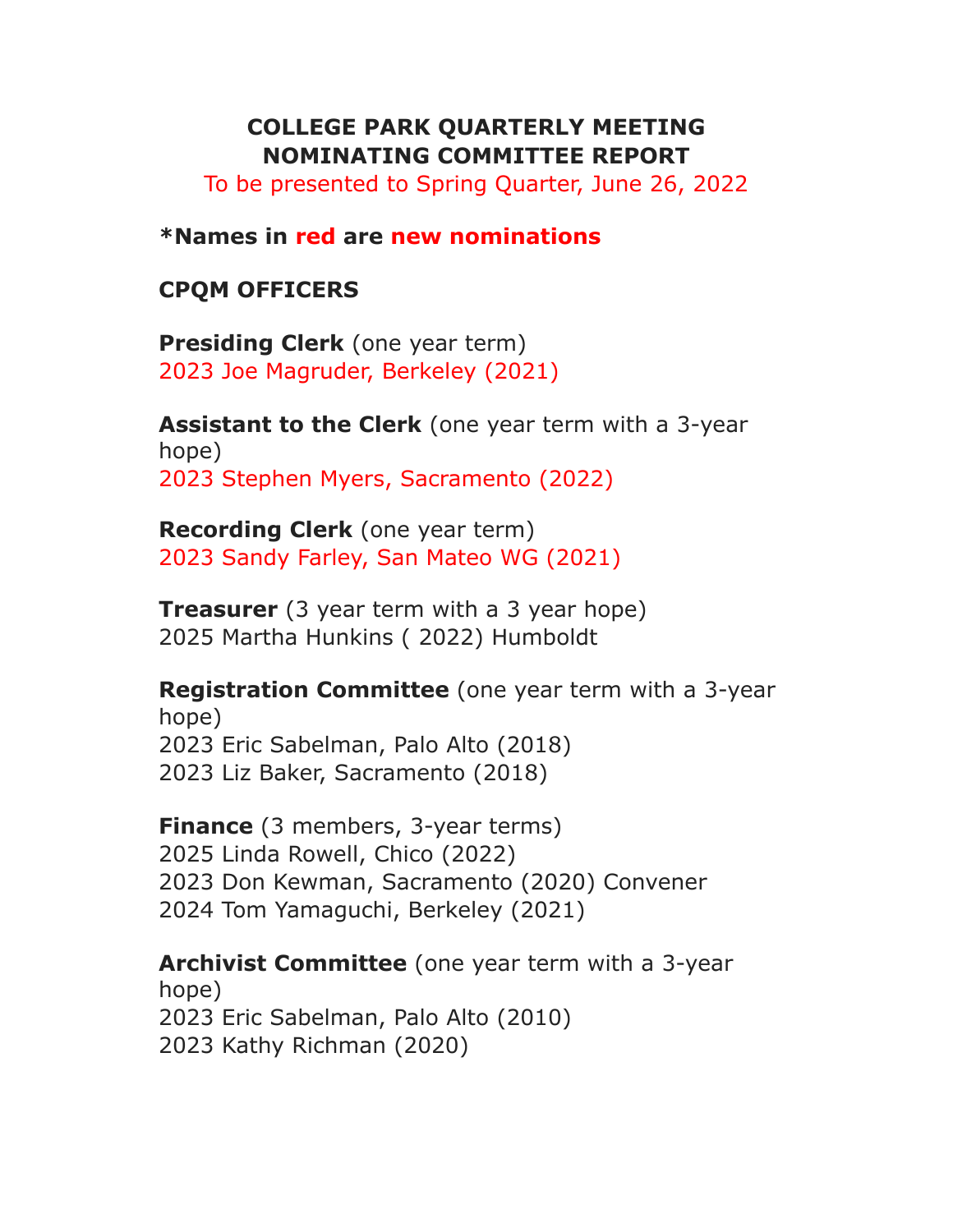**Ministry & Oversight** (6 members, 3-year terms) Ann-Marie Snell, San Francisco (2017) clerk Mico Sorrel, Redwood Forest (2020) until Aug 2022 Lee Knutsen, Live Oak (2021) Elinor Steffy, Sacramento (2021) Jessie Mitchell, Berkeley, (2022) Tom Farley, San Mateo (2022)

**Website Coordinator** (one year term) Bob Runyan, Chico (2011)

## **Arrangements**

 Don Kewman (2022) Fall Quarter only Megan Mersman Black (2022) Fall Quarter only

**Directory Production** (one year term) Joe Magruder, Berkeley (1984)

**Directory Distribution** (one year term) Sarah Tyrrell, Berkeley (2016)

**Children's Program** (3 members, 3-year term) Barbara Christwitz, Redwood Forest (2019) clerk Delcy Steffy, Sacramento (2022) 

**Teen Program** (5 members, 3-year term) Nate Secrest Redwood Forest (2018) Melanie Cantu, Santa Cruz (2020) John Cantu, Santa Cruz (2020) Ben Hofvendahl, Redwood Forest (2021) Faith Cantu Teen Co-Clerk (2021) ex-officio until July Santiago Myers Teen Co-Clerk (2021) ex-officio until July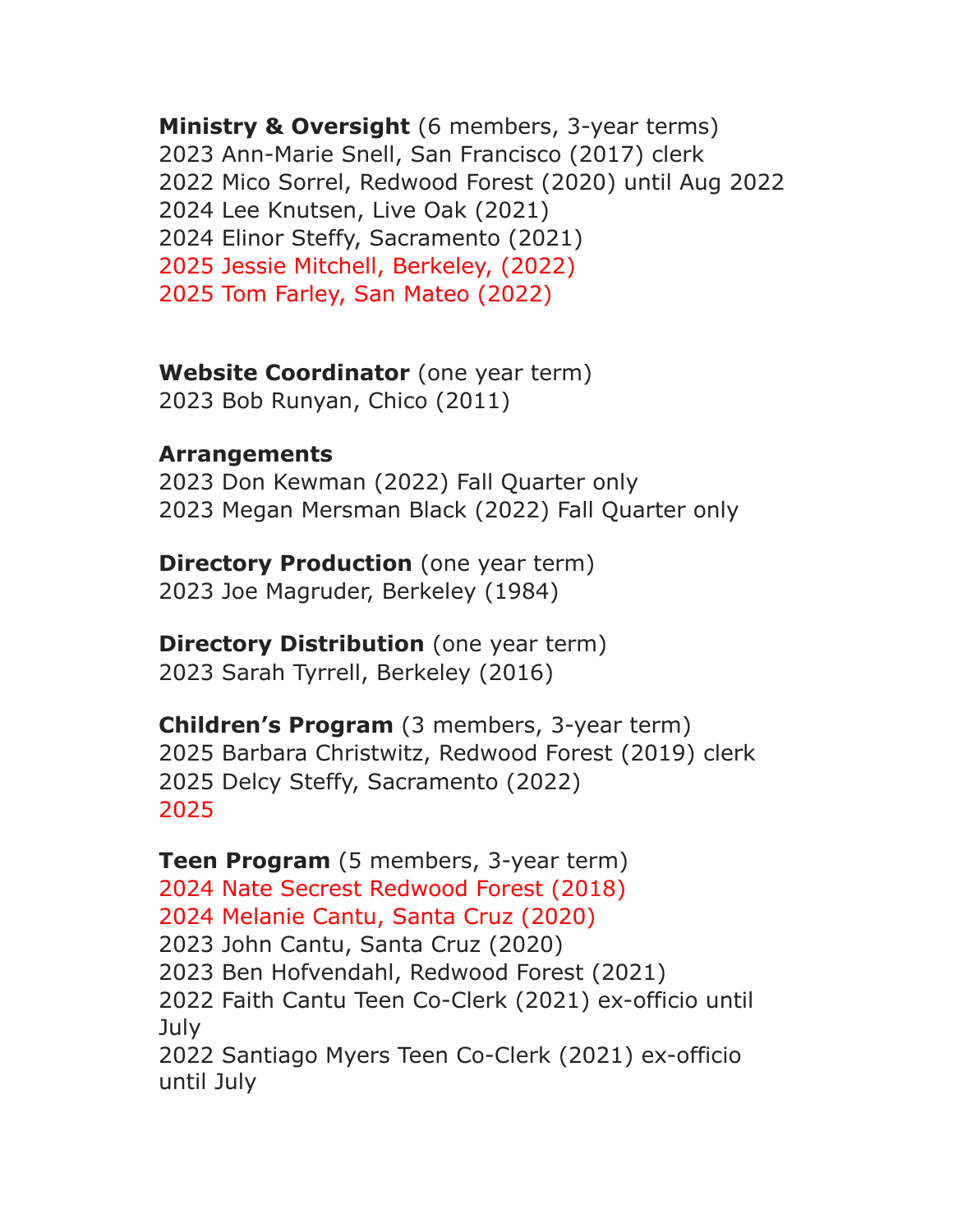**Nominating Committee** (6 members, 3-year terms) Selected by the Naming Committee Liz Baker, Sacramento (2020) clerk Nancy Nanna, Redwood Forest (2019) Mary Miche, Redwood Forest (2021) Owain Elliott-Sowaal, San Francisco (2021) Jay Owen-Smith, Monterey Peninsula (2021) Ted Selker, Palo Alto (2022)

## **UNDER THE CARE of CPQM CPFEABOARD OF DIRECTORS**

- Dec. 2022 Sandra Schwartz, San FranciscoClerk
- Dec. 2022 Dan Shoemaker, Chico
- Dec. 2022 Patricia Phillips, Grass Valley
- Dec. 2023 Heidi Pidcoke, San Francisco
- Dec. 2023 Phyllis Jewell, San Francisco
- Dec. 2024Olivia Henry
- Dec. 2022Rebecca Young
- Dec. 2025Alexa Hauser Interim Treasurer

Dana Malozi - pending to be confirmed in April 2022

# **FOR INFORMATION ONLY BLQC BOARD OF DIRECTORS**

- 2022 Jay Cash, Strawberry Creek
- 2022 Heather Levien, Berkeley Co-Clerk
- 2023 Judith Schumacher-Jennings, Strawberry Creek
- 2023 John Erickson, Berkeley
- 2023 Eva Miller, Claremont
- 2023 Beth Thomas, unaffiliated